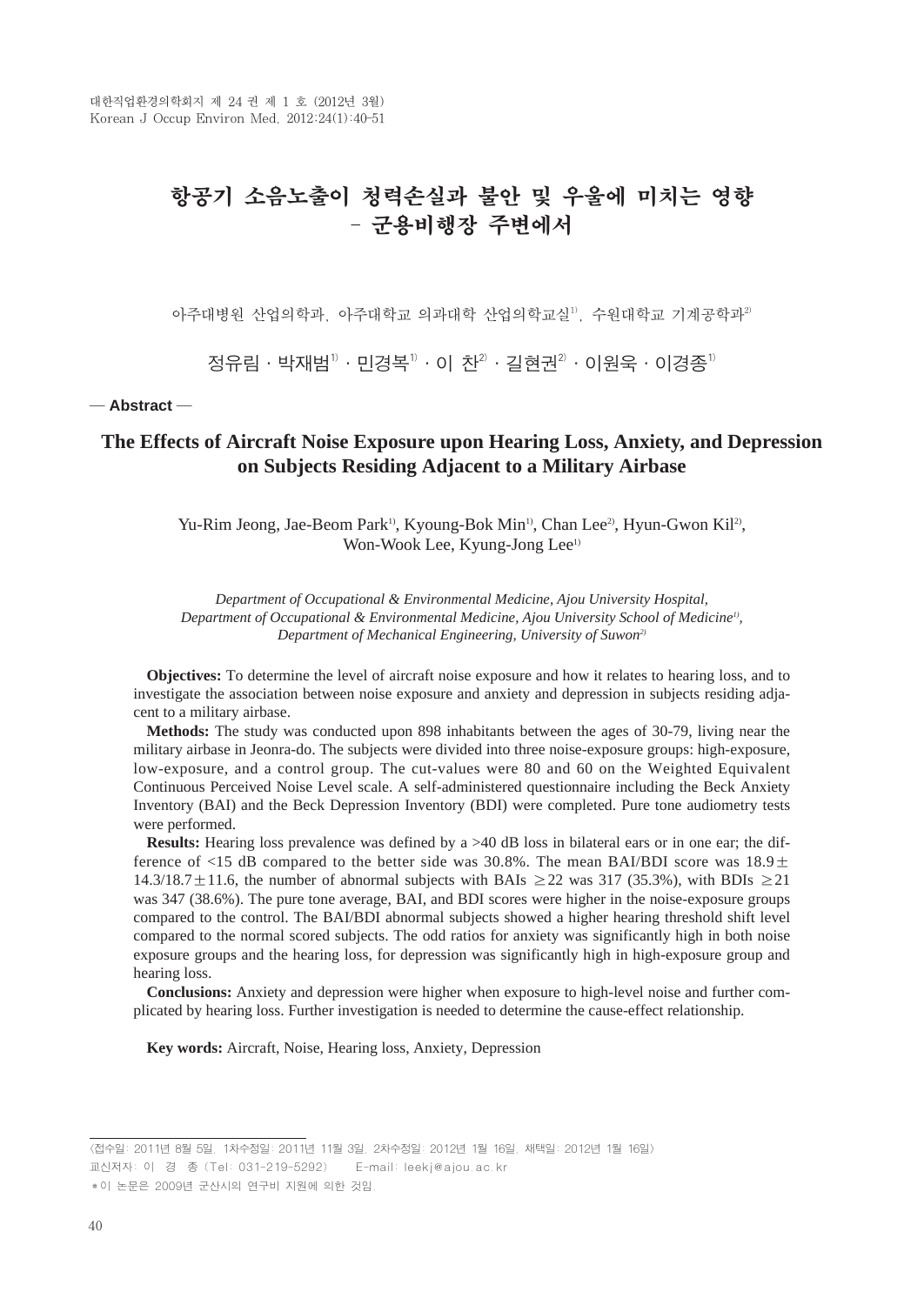# 서 론

소음노출이 영구적 청력역치에 영향을 미칠 뿐 아니라 고혈압 등 심혈관계 질환, 나아가 정신 건강에 영향을 준 다는 것이 최근의 연구로 밝혀지고 있다1). 소음이 정신건 강에 영향을 주는 기전은 아직 명확히 밝혀지지 않았으 나, 소음으로 인해 수면을 방해받거나 일상 활동에 장애 가 생길 경우 시상하부-뇌하수체-부신축이 자극되어 코티 솔 및 에피네프린의 분비가 증가하는 것이 알려져 있다. 이러한 내분비계 교란으로 급성 스트레스 반응과 지속적 인 정신적 불안정 상태와 우울을 유발하고, 나아가 생리 적 질병까지 일으킨다는 주장이 대체로 널리 지지받고 있  $L^{2-4}$ 

특히 환경적 소음의 경우 일반적인 인구집단에게 노출 되는 것이어서 소아, 여성, 만성질환자, 노인 등 취약하리 라고 생각되는 집단을 모두 포함하고 있으며 그 중에서도 항공기 소음은 간헐적, 불규칙적으로 발생하여 예측하기 쉽지 않다는 특징이 있다. 항공기 소음과 정신건강의 연 구는 초기에 정신병원 입원률을 중심으로 이루어졌다. 일 부, 공항 주변에서 정신병원 입원률이 높다는 보고5,6)가 있었으나 유의한 차이가 없다는 연구7,8)도 다수 있었다. 또한 간혹 소음노출군에서 입원률이 더 낮은 결과<sup>9</sup>를 보 이기도 하는 등 연구 간의 불일치가 높아, 최근에는 명백 한 질환보다는 경미한 증상을 중심으로 더 많은 연구가 진행되고 있다. 이 또한 항상 일치하는 결과를 보이고 있 지는 않으나, 영국의 Heathrow공항 주변에서 몽유병, 우울, 민감성의 보고율이 높다는 연구10)가 있었다. 이탈리 아의 Elmas공항 주변에서 정신과에서 진단받은 질환의 과거력을 DSM-IV(Diagnostic and Statistical Manual of Mental Disorders, Fourth Edition)를 이 용하여 조사한 결과 범불안장애가 노출군에서 유의하게 증가11)하는 등 대체적으로 소음에 노출된 경우 정신과적 증상이 증가한다는 보고가 있다. 그러나 정신건강의 측면 은 생리적 영향에 비해 연구자들의 관심을 비교적 덜 받 아왔으며, 아직 많은 부분이 밝혀지지 않은 채 남아 있다.

비행장 주변 소음과 정신건강의 상관관계에 대해서 이 전에 이루어진 국내 연구를 살펴보면 이경종 등이 간이정 신진단검사(Symptom Checklist-90-Revision, SCL-90-R)를 이용하여 소음 노출정도와 신체화, 강박증, 대 인민감, 우울, 불안, 적대감, 공포불안, 편집증, 정신증 의 항목이 양의 상관관계가 있다고 보고하였다<sup>12</sup>. 김현주 등은 평택 미군비행기지 주변의 연구에서 SCL-90-R 및 MINI-Plus(Mini International Neuropsychiatric Interview-Plus)로 연구한 결과 불안장애와 일차성불면 증의 유병률이 대조군에 비해 헬기소음, 전투기소음 노출 군에서 유의하게 높다고 보고한 바 있으며13), 사업장의 소음을 대상으로 한 연구에서는 언어력, 수리력, 지각력, 추리력 등의 과제수행능력이 떨어지는 결과를 보였고<sup>14)</sup>, 소음폭로수준이 높을수록 스트레스 수준, 불안, 분노, 우 울, 인지장애가 높게 나타났다15). 유경열 등에 의하면 군 용비행장 소음에 노출된 소아에서 소아우울증이 높고 인 성평점이 낮으며16) 임명호 등의 연구에서 항공기 소음에 만성적으로 노출된 아동이 지속주의력과 연속수행능력의 저하를 보이는 등17) 소아의 정신건강에도 환경적 소음이 유의한 영향을 미치는 것으로 생각된다.

청력이 정신건강에 미치는 영향에 대한 연구를 보면, 노 년층에서 청력 손실이 편집증적 경향과 연관이 있다고 하 며18) 우리나라에서 BDI(Beck Depression Inventory) 로 난청인에서 우울수준을 평가한 결과 난청 유병기간이 6년 이상인 군에서 5년 이하인 군보다 유의하게 우울도가 높았다<sup>19)</sup>. 청력저하가 있는 경우 불안증과 우울증의 유병 률이 더 높다는 결과가 있으며20), 60세 이상의 노인에서 우울에 미치는 요인들의 상호 영향을 보정하면 성별, 나 이, 교육정도, 배우자 유무, 청력장애 중 청력장애만 우 울에 유의한 영향을 미친다는 연구21)도 있다.

그러나 기존의 환경적 소음의 연구에서 구조화된 도구 를 이용한 정신건강의 조사는 충분히 이루어지고 있지 않 다. 주로 전체적인 건강상태를 파악하면서 그에 포함된 정신과적 항목의 점수로 미루어 추측하거나, 이전 병력을 통해 파악해 왔다. 또한, 소음노출과 독립적으로 청력과 정신건강 사이에 어떠한 관련성이 있는지에 대한 연구는 아직 미진한 실정이다.

따라서 이 연구에서는 군용항공기지 주변에서 항공기 소음에 노출된 주민들을 대상으로 구조화된 설문도구를 사용하여 측정한 불안, 우울과 청력이 소음 노출정도와 어떤 연관성이 있는가를 규명하고자 하였다.

# 대상 및 방법

#### 1. 소음 측정

연구는 전북 소재의 군용비행장 주변 3개 읍면에서 이 루어졌다. 건강조사에 앞서 2009년 6월 23일부터 7월 1 일까지 비행장 주변의 소음을 측정하였다. 측정은 옥외의 항공기 이륙을 고려한 2개 지점, 선회를 고려한 2개 지점 에서 이루어졌으며 항공기 통과시마다 최고 소음을 측정 하였다. 이를 WECPNL단위로 환산해 소음지도를 그려 노출 정도를 파악하는 데에 이용하였다. WECPNL (Weighted Equivalent Continuous Perceived Noise Level)이란 매 비행시마다 측정된 최고 소음의 평 균치에다 비행 횟수의 가중치를 주어 야간 비행 등 불편 감을 더 유발하는 경우 더 높은 값이 되도록 보정한 수치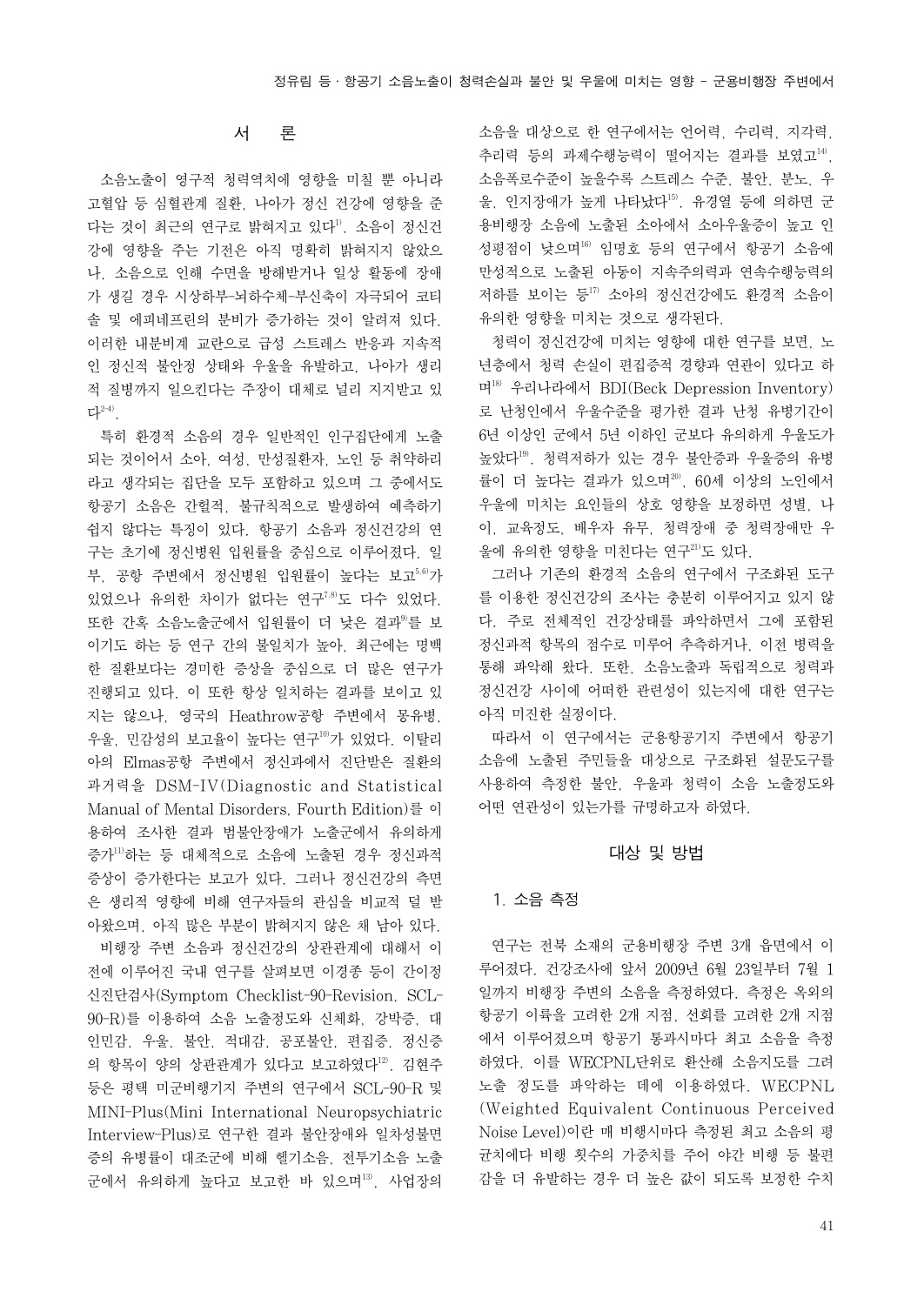로 널리 이용되고 있다(WECPNL=LAmax+10logN-27. L<sub>Amax</sub>=energy mean of all peak levels. N= $N_2+3N_3+$ 10(N1+N4). N1: The number of aircraft between 0-7 a.m.  $N_2$ : 7 a.m. -7 p.m.  $N_3$ : 7-10 p.m.  $N_4$ : 10-12 p.m.). WECPNL이 80이상인 지역 주민을 고노 출군, 80미만 60이상인 지역 주민을 저노출군, 60미만인 지역 주민을 대조군으로 설정하였다.

#### 2. 연구 방법

연구 지역의 2008년 12월 31일 기준 주민등록상 거주 자 총 7432명 중 실제 거주자 5478명을 선별하고 20-79 세의 4788명을 연구대상으로 선정하였다. 층화확률추출 법을 이용해 이 중 2116명(고노출군 1075명, 저노출군 750명, 대조군 291명)을 최종 대상자로 선정하였다. 이 중 연구에 참여한 사람은 1082명(고노출군 389명, 저노 출군 548명, 대조군 145명)이었다. 대조군에서 매우 낮 은 수를 보인 30세 미만과 80세 이상 55명을 효과적 통 계분석을 위해 제외하였고, 정신질환 과거력이 있는 16명 과 설문에 성실하게 답하지 않은 59명, 이질환 과거력이 있는 54명을 제외하여 최종적으로 898명(고노출군 329 명, 저노출군 446명, 대조군 123명)을 분석에 이용하였 다(Fig. 1).

# 3. 자료수집 방법 및 조사변수

2009년 7월 4일부터 23일까지 자기기입식 설문조사와 청력검사가 이루어졌다.

대상자의 개인적 특성 중 성별(남/여), 연령(30-39세, 40-49세, 50-59세, 60-69세, 70-79세), 결혼상태(미혼, 기혼, 별거, 사별, 이혼), 소득수준(연 2000만원 미만, 2000만원 이상 4000만원 미만, 4000만원 이상 6000만원 미만, 6000만원 이상), 학력(무학, 초등학교 졸업 혹은 중퇴, 중학교 졸업 혹은 중퇴, 고등학교 졸업 혹은 중퇴, 대학교 중퇴 이상), 음주(비음주, 과거음주, 규칙적 음 주), 흡연(비흡연, 과거흡연, 흡연), 의사에 의한 만성질 환 진단여부(고혈압, 당뇨, 허혈성심질환, 심부전, 뇌혈 관질환, 이상지질혈증, 만성간질환, 만성신질환 등의 유/



Fig. 1. Flow chart of the study sample.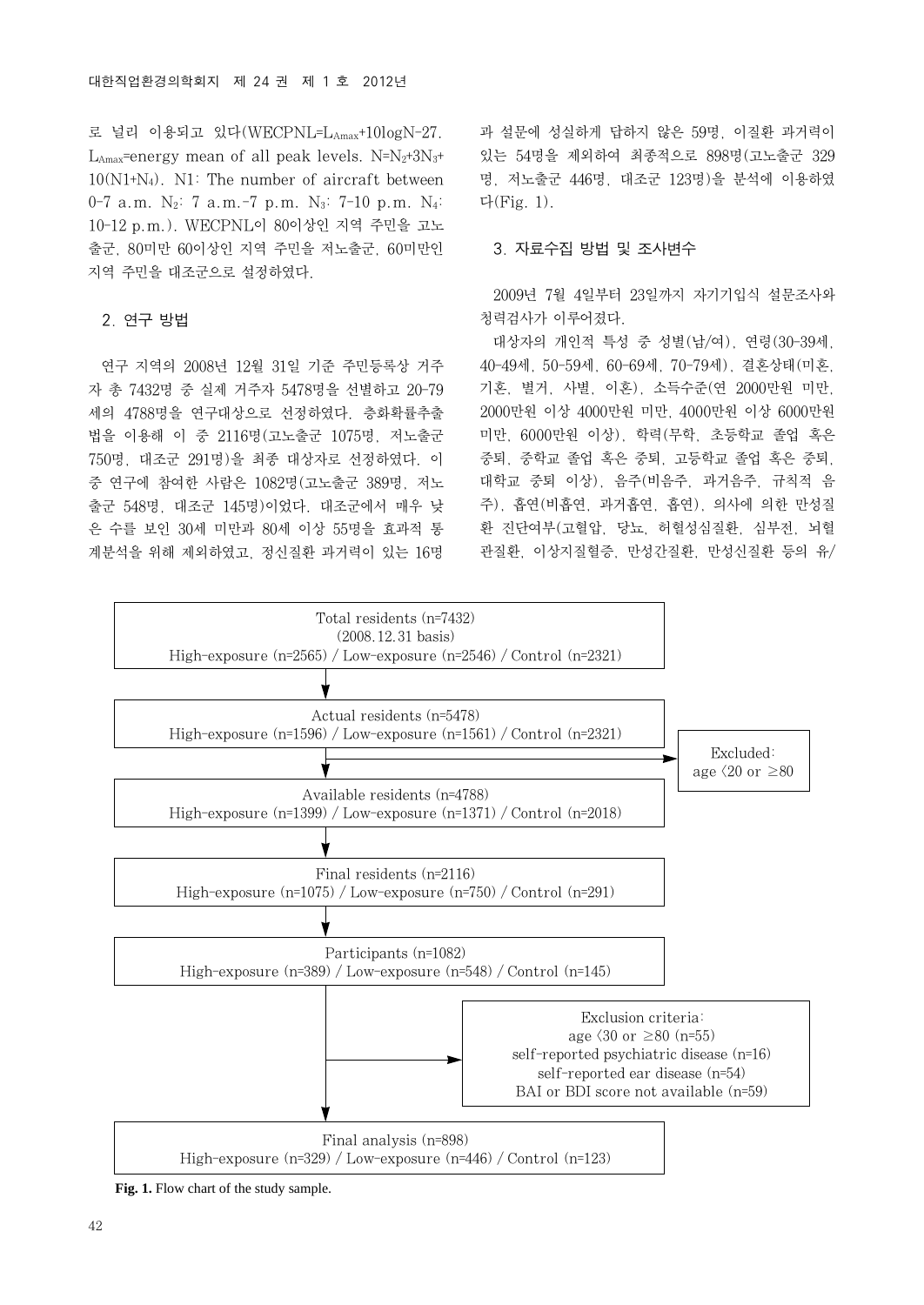무)를 알아보았다. 불안을 측정하는 데에는 구조화된 자 기기입식 설문지인 Beck Anxiety Inventory(BAI)<sup>22)</sup>를 육성필 등이 한글로 번안한 것을 이용하였고 이 연구에서 일반인구집단의 절단점으로 제안한 22점 이상의 점수를 기록한 경우 불안으로 정의하였다<sup>23)</sup>. 이 도구는 Beck 등 이 1988년 처음 개발한 것으로 21개의 문항으로 이루어 져 있으며, 모든 문항에 0-3까지의 점수가 부여되는 보기 를 고르도록 되어 있다. 이 측정도구는 test-retest 신뢰 도가 높으며 (Pearson r=0.75) Cronbach's alpha값은 0.92이다24). 우울을 측정하는 데에는 구조화된 자기기입 식 설문지인 Beck Depression Inventory(BDI)를 한홍 무 등이 번역, 표준화한 한글판을 이용하였으며 같은 연 구에 의해 제안된 값인 21점 이상인 경우 우울로 정의하 였다. 이 도구는 Beck 등에 의해 1961년에 처음 개발되 었으며 BAI와 동일한 문항 수와 응답 방식이다. 이 도구 는 1주일의 차이를 둔 test-retest에서 높은 신뢰도를 보 이며 (Pearson r=0.93) Cronbach's alpha=0.91로 높 은 내적 타당도를 보인다<sup>25)</sup>.

순음청력검사는 청력검사 정도 관리를 받은 3년 이상 경 력의 임상병리사 두 명이 시행하였다. 방음 부스(SonTeK Audiometric booth 09-092, 175×75×97 cm)에서 GSI 61 Clinical Audiometer(Garason-Stadler, A Welch Allyn Co.)를 이용하여 기도역치(250, 500, 1000, 2000, 3000, 4000, 6000, 8000 Hz)와 골도역치 를 수정상승법으로 평가하였다. 삼분법(500, 1000, 2000 Hz에서의 역치의 평균값)으로 나타낸 기도역치가 양쪽 귀에서 모두 40 dB을 초과한 경우, 한쪽 귀에서 40 dB을 초과하면서 반대 쪽 귀의 역치와의 차이가 15 dB 미만인 경우를 청력손실로 정의하였다. 이는 40 dB이상 의 청력 손실이 스스로 인지할 수 있는 수준이며 대화장 애 등 사회적 기능 장애를 가져온다는 점과<sup>26</sup>, 양측성으 로 일어나는 소음성 난청의 특징을 반영하여 일측성 난청 을 제외하기 위해 WHO의 권고 기준을 반영하였다<sup>27)</sup>.

# 4. 분석 방법

조사 대상자의 인구사회학적 특성 및 불안과 우울, 청 력손실의 유병 정도를 파악하기 위해 기술분석을 시행하 였고 인구사회학적 특성과 소음노출, 불안과 우울 유무의 관련성을 보기 위해 카이제곱검정을 이용하였다. 소음 노 출정도에 따라 청력역치와 BAI, BDI의 평균에 차이가 있는지 분산분석을 시행하였고 불안과 우울 유무에 따라 청력역치평균의 차이가 있는지 t검정으로 분석하였다. 다 중 로지스틱 회귀분석 모형으로 연령과 성별, 흡연, 교육 수준을 보정하고 소음 노출정도와 청력손실이 불안과 우 울에 미치는 영향에 대한 비차비와 95%신뢰구간을 구하 였다. 통계적 검정은 SPSS for windows version 17.0 을 사용하였다.

#### 결 과

#### 1. 연구 대상자의 일반적 특성

연구대상자는 총 898명이었고, 빈도분석을 통해 각 요 인별 특성을 분석하였다.

여성이 58.1%로 상대적으로 많았다. 평균 연령은 61 세였고, 연령군별로는 60-69세가 315명(35.1%), 70-79 세가 243명(27.1%)으로 고령자가 많았다. 교육수준은 초등학교 중퇴 및 졸업이 365명(40.6%)으로 가장 많았 다. 결혼상태는 현재 배우자와 동거하고 있는 경우가 635명(70.7%)이었다. 가계의 평균연소득수준을 살펴보 면 2000만원 미만이 709명(79.0%), 2000만원 이상 4000만원 미만이 162명(18.0%)으로 비교적 저소득층이 많았다.

현재도 음주를 하고 있는 사람은 422명(47.0%)이었다. 비흡연자는 598명(66.6%), 흡연자는 191명(21.3%)으로 나타났다. 만성질환을 의사에게 진단받은 적 있다고 보고 한 인원은 302명(33.6%)이었다(Table 1).

#### 2. 연구 대상자의 소음노출군별 특성

전체 대상자의 BAI 평균값은 18.8±14.3이었고 22점 이상으로 불안을 보인 인원은 317명으로 35.3%였다. BDI의 평균값은 18.6±11.6이었고 21점 이상의 우울을 보인 인원은 347명으로 38.6%였다.

BAI점수를 각 소음노출군별로 비교한 결과 대조군에서 는 평균 12.7±9.7, 저노출군에서는 18.4±13.9, 고노 출군에서 21.5±15.4였고 22점 이상인 인원은 대조군에 서 24명(19.5%), 저노출군 151(33.9%), 고노출군 142 명(43.2%)으로 대조군에서 저노출군, 고노출군으로 갈 수록 점수와 이상자 비율 모두 증가함을 알 수 있고 BDI 도 유사한 경향성을 보여 평균점수가 대조군 14.9± 10.7, 저노출군 18.2±11.3, 고노출군 20.4±11.9, 21 점 이상인 인원은 대조군 32명(26.0%), 저노출군 172명 (38.0%), 고노출군 143명(43.5%)으로 이는 통계적으로 유의했으며 (p<0.001), 사후검정 결과 모든 군 간의 차 이가 있었다.

삼분법으로 계산한 좌측 귀의 평균 청력역치는 30.11 ±23.05 dB, 우측 귀에서는 29.81±23.00 dB이었고 청 력손실자의 비율은 214명(23.8%)이었다. 평균 청력역치 는 좌측에서 대조군 25.27±17.26 dB, 저노출군 31.29 ±23.75 dB, 고노출군 30.32±23.78 dB이었으며 우측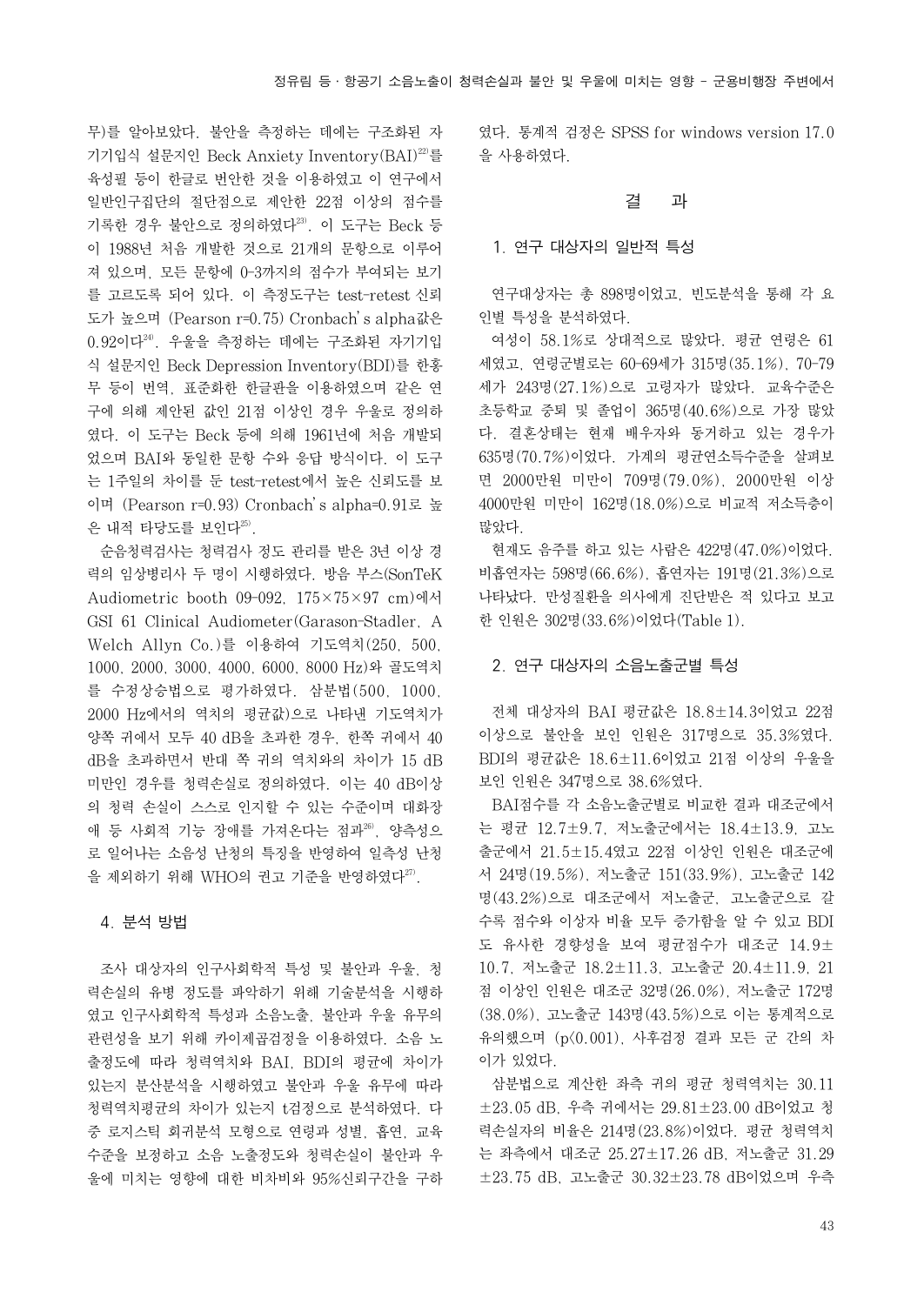| Characteristics           |                       | Number(%)  |
|---------------------------|-----------------------|------------|
| Sex                       | Male                  | 376 (41.9) |
|                           | Famale                | 522(58.1)  |
| Mean age (years)          | $60.7 \pm 12.1$       |            |
| Age (years)               | 30-39                 | 70(7.8)    |
|                           | 40-49                 | 101(11.2)  |
|                           | 50-59                 | 169(18.8)  |
|                           | 60-69                 | 315(35.1)  |
|                           | 70-79                 | 243 (27.1) |
| Education                 | Never                 | 116 (12.9) |
|                           | Elementary school     | 365(40.6)  |
|                           | Middle school         | 169(18.8)  |
|                           | High school           | 178 (19.8) |
|                           | College or more       | 70(7.8)    |
| Marital status            | Single                | 50(5.6)    |
|                           | Married               | 635 (70.7) |
|                           | Separated             | 22(2.4)    |
|                           | Widowed               | 171 (19.0) |
|                           | Divorced              | 20(2.2)    |
| Annual income (won)       | $<$ 20,000,000        | 709 (79.0) |
|                           | 20,000,000-40,000,000 | 162(18.0)  |
|                           | 40,000,000-60,000,000 | 14(1.6)    |
|                           | > 60,000,000          | 13(1.4)    |
| Drinking                  | Never                 | 369(41.1)  |
|                           | Quit                  | 107(11.9)  |
|                           | Current               | 422 (47.0) |
| Smoking                   | Never                 | 598 (66.6) |
|                           | Past smoker           | 109(12.1)  |
|                           | Current               | 191 (21.3) |
| Chronic medical diseases* | N <sub>o</sub>        | 596 (66.4) |
|                           | Yes                   | 302(33.6)  |
| Noise exposure group      | Control               | 123(13.7)  |
|                           | Low-exposure          | 446 (49.7) |
|                           | High-exposure         | 329 (36.6) |

Table 1. General characteristics and Beck Anxiety Inventory(BAI)/Beck Depression Inventory(BDI) scores, and hearing status of study subjects(n=898)

\*chronic medical diseases include diabetes mellitus, hypertension, ischemic heart disease, heart failure, cerebrovascular disease, dyslipidemia, chronic hepatitis, and chronic kidney disease diagnosed by physician.

에서 대조군 24.96±17.30 dB, 저노출군 30.61±23.37 dB, 고노출군 30.54±24.15 dB로 좌, 우측 모두 대조 군과 저노출군, 대조군과 고노출군의 차이가 유의하였다. 양쪽 귀에서 40 dB을 초과하는 역치변화가 있거나 한쪽 귀에서 40 dB을 초과하면서 좋은 쪽과 15 dB 이상의 차 이가 나지 않는 청력손실자의 비율은 대조군에서 15명 (11.2%), 저노출군 119명(26.7%), 고노출군 80명 (24.3%)이었다(p=0.006)(Table 2).

# 3. BAI와 BDI 이상 여부에 따른 연구 대상자들의 특성의 비교

BAI는 22점 이상인 이상군이 317명, 그 미만인 정상 군이 581명이었다. BAI가 22점 이상인 군에서는 여성이 68.5%로 정상군(52.5%)에 비해 여성의 구성비가 더 높 았다(p<0.001). 교육수준에 따라서도 점수 차이를 보였 는데, 이상군에서는 무학이 15.1%, 초등학교 중퇴나 졸 업이 46.7%였던 반면 정상군에서는 무학이 11.7%, 초 등학교 중퇴나 졸업이 37.3%로 이상군에서 저학력자가 더 많음을 알 수 있었고 이상군의 고등학교 중퇴나 졸업 은 17.4%, 대학 중퇴 이상 고학력자는 3.8%, 정상군의 고등학교 중퇴나 졸업은 21.2%, 대학 중퇴 이상 고학력 자는 10.0%였다(p=0.002). 정상군에서 비흡연자가 62.8%, 이상군에서 73.5%로 이상군의 비흡연자 비율이 다소 높았다(p<0.001).

소음노출군별로 살펴보면 BAI가 정상인 군은 대조군 이 17.0%, 저노출군 50.8%, 고노출군 32.2%였고 이 상인 군에서는 대조군이 7.6%, 저노출군 47.6%, 고노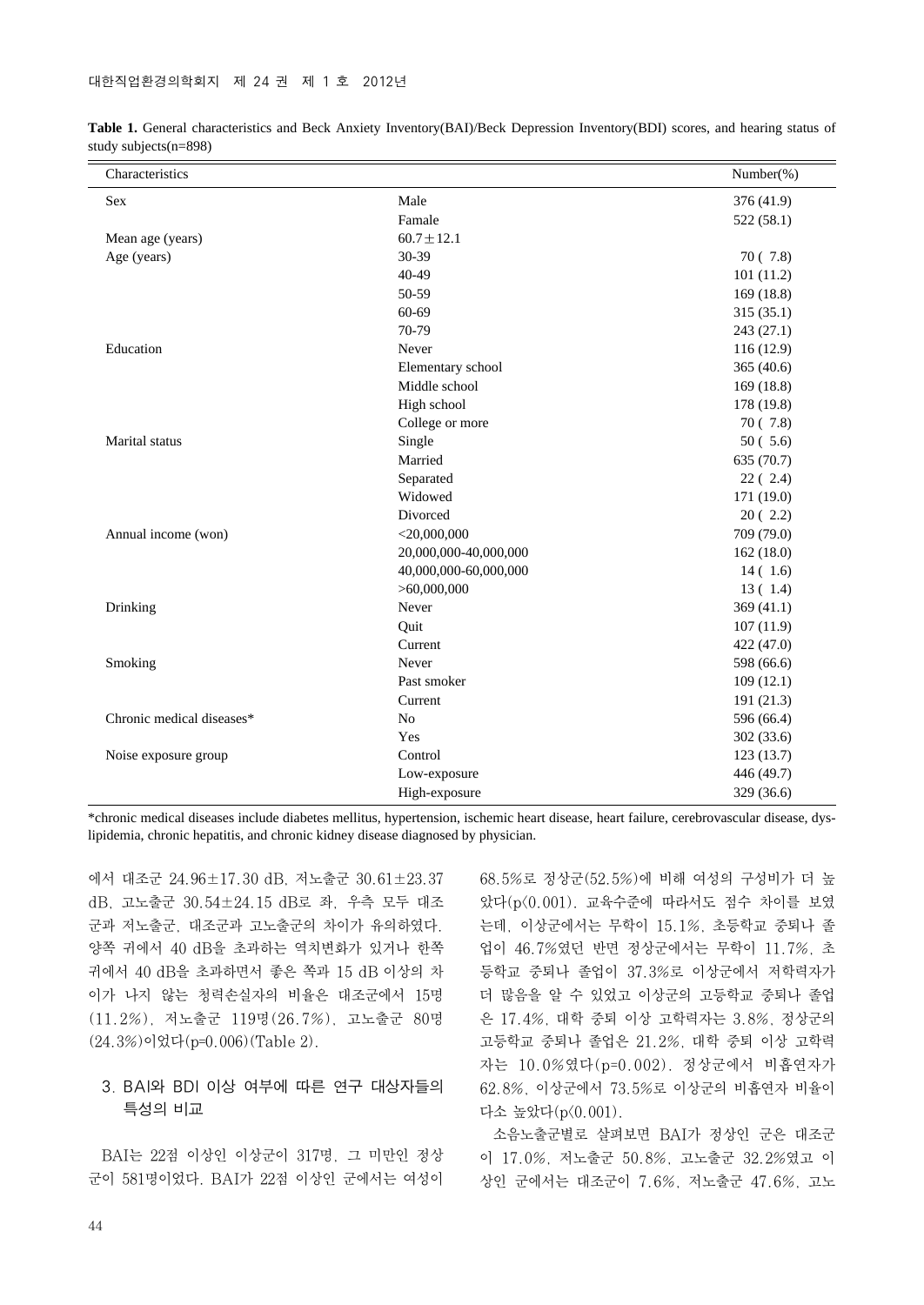| Characteristics                                    |                                   | All groups<br>$n=898(%)$      | Control<br>$n=123\%$        | Low-exposure<br>$n=446(%$    | High-exposure<br>$n=329\%$                    |
|----------------------------------------------------|-----------------------------------|-------------------------------|-----------------------------|------------------------------|-----------------------------------------------|
| BAI                                                | Mean<br>Abnormality <sup>2)</sup> | $18.8 + 14.3$<br>317(35.3)    | $12.7 + 9.7$<br>24(19.5)    | $18.4 + 13.9$<br>151 (33.9)  | $21.5 + 15.4$ <sup>t</sup><br>$142(43.2)^{+}$ |
| <b>BDI</b>                                         | Mean<br>Abnormality <sup>3)</sup> | $18.6 + 11.6$<br>347 (38.6)   | $14.9 + 10.7$<br>32(26.0)   | $18.2 + 11.3$<br>172(38.6)   | $20.4 + 11.9$ <sup>t</sup><br>$143(43.5)^*$   |
| Hearing threshold shift<br>(pure tone average, dB) | Left                              | $30.11 + 23.05$               | $25.27 + 17.26$             | $31.29 + 23.75$              | $30.32 + 23.78*$                              |
| Hearing loss <sup>4)</sup> subjects                | Right                             | $29.81 + 23.00$<br>214 (23.8) | $24.96 + 17.30$<br>15(11.2) | $30.61 + 23.37$<br>119(26.7) | $30.54 + 24.15*$<br>$80(24.3)$ *              |

**Table 2.** General characteristics and Beck Anxiety Inventory(BAI)/Beck Depression Inventory(BDI) scores, and hearing of study subjects according to noise exposure group<sup>1)</sup>

 $\frac{1}{2}$   $\chi^2$ -test for sex, age, education, marital status, annual income, drinking, smoking, chronic medical disease, BAI/BDI abnormality, hearing loss subjects. One-way ANOVA for compare mean age, BAI/BDI score, hearing threshold shift.

<sup>2)</sup> subjects show BAI score  $\geq$  22.

<sup>3)</sup> subjects show BDI score  $\geq$  21.

4) hearing loss: threshold shift >40 dB in both ear, or threshold of one ear >40 dB and difference <15 dB compared with better side." \*p< $0.05$ ,  $p<0.001$ .

출군 44.8%로 BAI 이상군에서 대조군의 비율이 낮고 고노출군의 비율이 더 높음을 알 수 있었다(p<0.001). 좌측의 청력역치는 정상군에서 27.31±21.19 dB, 이상 군에서 35.25±25.36 dB이었다(p<0.001). 우측의 청력 역치는 정상군에서 27.37±21.67 dB, 이상군에서 34.28±24.67 dB이었다(p=0.003). 청력손실로 정의된 연구대상자는 정상군에서 115명(19.8%), 이상군에서 99명(31.2%)으로 이상군에서 청력손실이 더 높았다  $(p(0.001)$ .

BDI는 21점 이상인 이상군이 347명, 그 미만인 정상 군이 551명이었다. BDI가 21점 이상인 군에서는 여성이 66.9%로 그렇지 않은 경우(52.6%)에 비해 여성의 구성 비가 더 높았다(p<0.001). BDI이상여부에 따른 평균연 령의 차이는 통계적으로 유의하지 않았으나, 이상군에서 30-39세, 40-49세의 비율이 낮고 50세 이상의 비율이 더 높은 결과를 관찰할 수 있었다(p=0.028). 이상군에서 무 학이 13.5%, 초등학교 중퇴나 졸업이 49.0%로 정상군 에 비해 저학력자가 더 많음을 알 수 있고 이상군의 고등 학교 중퇴나 졸업은 16.1%, 대학 중퇴 이상 고학력자는 3.2%로 상대적으로 적었다(p<0.001).

BDI 이상군에서 기혼자는 66.9%, 사별이 22.2%, 이 혼이 3.7%로 정상군에 비해 기혼자의 비율이 낮고 사별 및 이혼이 많았다(p=0.027). 연간 소득수준을 비교했을 때, 이상군에서 2000만원 미만 소득 가정의 비율이 높았 고 6000만원 이상 소득 가정의 비율이 낮았다(p=0.012). 이상군에서 70.0%로 비흡연자 비율이 다소 높았다  $(p=0.001)$ .

소음노출군별로 살펴보면 BDI가 정상인 군은 대조군이 16.5%, 저노출군 49.7%, 고노출군 33.8%였고, 이상인

군에서는 대조군이 9.2%, 저노출군 49.6%, 고노출군 41.2%로 BDI 이상군에서 대조군의 비율이 낮고 고노출 군의 비율이 더 높음을 알 수 있었다(p=0.002). 좌측의 청력역치는 정상군에서 27.66±21.67 dB, 이상군에서 34.01±24.62 dB이었다(p<0.001). 우측의 청력역치는 정상군에서 27.90±22.73 dB, 이상군에서 32.85± 23.12 dB이었다(p=0.015). 청력손실로 정의된 연구대상 자는 정상군에서 20.0%, 이상군에서 30.0%으로 이상군 에서 청력손실의 비율이 높았다(p<0.001)(Table 3).

# 4. 불안 및 우울에 대한 다중 로지스틱 회귀분석

청력손실 유무를 포함하여 분석한 결과 BAI에서 22점 이상의 불안이 있을 위험은 여성이 남성보다 1.73배 (95% CI 1.12~2.68) 높은 것으로 관찰되었다. 또한 학 교를 다닌 적이 없는 사람에 비해 대학중퇴 이상의 고학 력자는 0.35배(95% CI 0.14~0.88)로 위험이 감소되어 있었다. 또한 대조군에 비해 저노출군은 1.82배(95% CI 1.10~3.02), 고노출군은 2.89배(95% CI 1.72~4.85) 의 불안 위험이 있었고, 청력손실이 있는 것으로 정의된 군에서 그렇지 않은 군보다 1.79배 (95% CI 1.28~2.52)의 위험이 있었다. 또한 청력손실 유무를 회 귀식에 포함시켰을 때에 소음노출군에 따른 비차비가 저 노출군에서 2.03에서 1.82로, 고노출군에서 3.18에서 2.89로 감소하였다(Table 4).

BDI의 경우 21점 이상의 우울이 있을 위험은 BAI와 달리 성별간의 유의한 차이가 없었다. 학교를 다닌 적 없 는 사람에 비하여 대학중퇴 이상의 고학력자에서는 우울 의 위험이 0.24배(95% CI 0.09~0.63)로 낮은 것을 관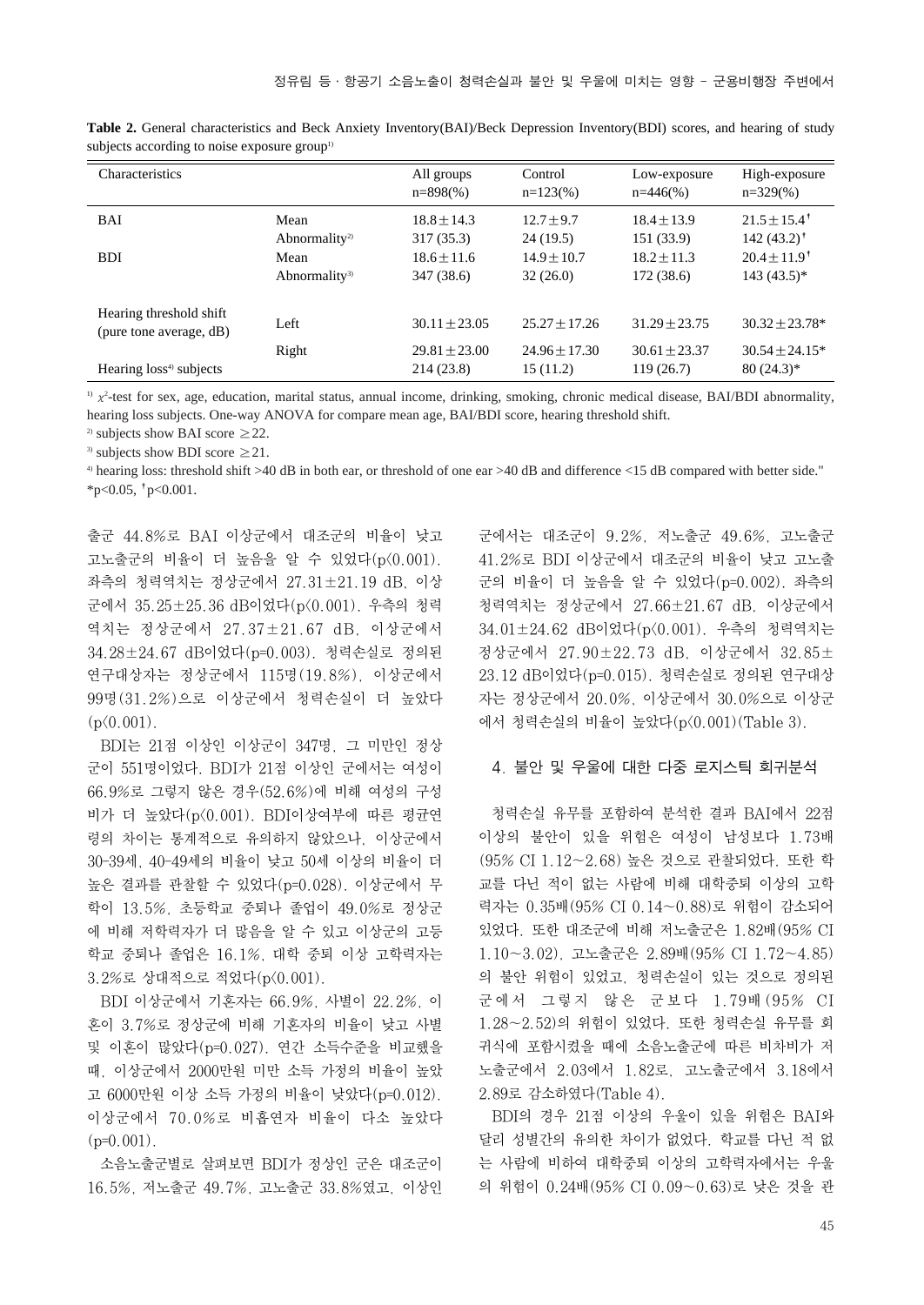| Table 3. Comparisons of the characteristics of study subjects according to the clinical interpretation of Beck Anxiety Inventory (BAI) |  |
|----------------------------------------------------------------------------------------------------------------------------------------|--|
| and Beck Depression Inventory (BDI) <sup>1)</sup>                                                                                      |  |

|                                                    |                       | <b>BAI</b>            |                                | <b>BDI</b>            |                             |
|----------------------------------------------------|-----------------------|-----------------------|--------------------------------|-----------------------|-----------------------------|
| Characteristics                                    |                       | Normal<br>$n=581$ (%) | Abnormal<br>$n=317(\%)$        | Normal<br>$n=551(\%)$ | Abnorma<br>$n=347$ (%)      |
| Sex                                                | Male                  | 276 (47.5)            | $100(31.5)^{t}$                | 261 (47.4)            | $115(33.1)$ <sup>†</sup>    |
|                                                    | Female                | 305(52.5)             | 250(68.5)                      | 290 (52.6)            | 232 (66.9)                  |
| Mean age (years)                                   |                       | $60.2 \pm 12.4$       | $61.7 \pm 11.5$                | $60.4 \pm 12.8$       | $61.2 \pm 11.0$             |
| Age (years)                                        | 30-39                 | 51(8.8)               | 19(6.0)                        | 50(9.1)               | $20(.5.8)$ *                |
|                                                    | 40-49                 | 67(11.5)              | 34(10.7)                       | 67(12.2)              | 34(9.8)                     |
|                                                    | 50-59                 | 107(18.4)             | 62(19.6)                       | 90(16.3)              | 79 (22.8)                   |
|                                                    | 60-69                 | 205 (35.3)            | 110 (34.7)                     | 189 (34.3)            | 126(36.3)                   |
|                                                    | 70-79                 | 151 (26.0)            | 92 (29.0)                      | 155(28.1)             | 88 (25.4)                   |
| Education                                          | Never                 | 68 (11.7)             | 48 $(15.1)$ *                  | 69(12.5)              | 47 $(13.5)$ <sup>†</sup>    |
|                                                    | Elementary school     | 217 (37.3)            | 148 (46.7)                     | 195 (35.4)            | 170 (49.0)                  |
|                                                    | Middle school         | 115(19.8)             | 54 (17.0)                      | 106(19.2)             | 63(18.2)                    |
|                                                    | High school           | 123(21.2)             | 55 (17.4)                      | 122(22.1)             | 56(16.1)                    |
|                                                    | College or more       | 58 (10.0)             | 12(3.8)                        | 59 (10.7)             | 11(3.2)                     |
| Marital status                                     | Single                | 36(6.2)               | 14(4.4)                        | 34(6.2)               | $16(4.6)$ *                 |
|                                                    | Married               | 417 (71.8)            | 218 (68.8)                     | 403(73.1)             | 232(66.9)                   |
|                                                    | Separated             | 16(2.8)               | 6(1.9)                         | 13(2.4)               | 9(2.6)                      |
|                                                    | Widowed               | 104 (17.9)            | 68(21.1)                       | 94 (17.1)             | 77(22.2)                    |
|                                                    | Divorced              | 8 ( 1.4)              | 12(3.8)                        | 7(1.3)                | 13(3.7)                     |
| Annual income(won)                                 | $<$ 20,000,000        | 446 (76.8)            | 263 (83.0)                     | 418 (75.9)            | 291 (83.9)*                 |
|                                                    | 20,000,000-40,000,000 | 116(20.0)             | 46 (14.5)                      | 116(21.1)             | 46(13.3)                    |
|                                                    | 40,000,000-60,000,000 | 9(1.5)                | 5(1.6)                         | 7(1.3)                | 7(2.0)                      |
|                                                    | > 60,000,000          | 10(1.7)               | 3(0.9)                         | 10(1.8)               | 3(0.9)                      |
| Drinking                                           | Never                 | 232 (39.9)            | 137 (43.2)                     | 223 (40.5)            | 146(42.1)                   |
|                                                    | Ouit                  | 64 (11.0)             | 43 (13.6)                      | 63(11.4)              | 44 (12.7)                   |
|                                                    | Current               | 285 (49.1)            | 137 (43.2)                     | 265(48.1)             | 157 (45.2)                  |
| Smoking                                            | Never                 | 365 (62.8)            | $233(73.5)^{+}$                | 348 (63.2)            | $250(72.0)$ *               |
|                                                    | Past smoker           | 89 (15.3)             | 20(6.3)                        | 84 (15.2)             | 25(7.2)                     |
|                                                    | Current               | 127 (21.9)            | 64(20.2)                       | 119(21.6)             | 72 (20.7)                   |
| Chronic disease <sup>2)</sup>                      | N <sub>o</sub>        | 387 (66.6)            | 209 (65.9)                     | 371 (67.3)            | 225 (64.8)                  |
|                                                    | Yes                   | 194 (33.4)            | 108(34.1)                      | 180 (32.7)            | 122(35.2)                   |
| Noise exposure group                               | Control               | 99 (17.0)             | $24(7.6)^{t}$                  | 91 (16.5)             | $32(9.2)$ *                 |
|                                                    | Low-exposure          | 295 (50.8)            | 151 (47.6)                     | 274 (49.7)            | 172 (49.6)                  |
|                                                    | High-exposure         | 187 (32.2)            | 142 (44.8)                     | 186 (33.8)            | 143 (41.2)                  |
| Hearing threshold shift<br>(pure tone average, dB) | Left                  | $27.31 \pm 21.19$     | $35.25 \pm 25.36^{\dagger}$    | $27.66 \pm 21.67$     | $34.01 \pm 24.62^{\dagger}$ |
|                                                    | Right                 | $27.37 \pm 21.67$     | $34.28 \pm 24.67$ <sup>†</sup> | $27.90 \pm 22.73$     | $32.85 \pm 23.12*$          |
| Hearing loss subjects <sup>3)</sup>                |                       | 115 (19.8)            | 99 $(31.2)$ <sup>†</sup>       | 110(20.0)             | $104(30.0)^{\dagger}$       |

 $\frac{1}{1}$   $\chi^2$ -test for sex, age, education, marital status, annual income, drinking, smoking, chronic medical disease, Noise exposure group, hearing loss subjects. t-test for compare mean age, hearing threshold shift.

2) chronic medical diseases include diabetes mellitus, hypertension, ischemic heart disease, heart failure, cerebrovascular disease, dyslipidemia, chronic hepatitis, and chronic kidney disease diagnosed by physician.

3) hearing loss: threshold shift >40 dB in both ear, or threshold of one ear >40 dB and difference <15 dB compared with better side. \*p<0.05,  $+p<0.001$ 

찰할 수 있었다. 또한, 기혼자에 비해 이혼경력이 있는 경우 위험도가 3.71배 증가하였고 (95% CI 1.37~10.08), 소음노출군간의 차이를 비교하였을 때 청 력손실을 회귀식에 적용하기 전에 대조군에 대한 저노출 군의 비차비가 1.61로(95% CI 1.01~2.57) 우울의 위 험이 있었으나 청력손실이 식에 포함될 경우 통계적으로 의미있는 차이를 보이지 않았고, 고노출군은 대조군에 비 해 1.90배(95% CI 1.17~3.09) 높은 우울 위험이 있었 고 청력손실이 있는 것으로 정의된 군에서 없는 군보다 1.66배(95% CI 1.18~2.32) 우울의 위험이 높은 것이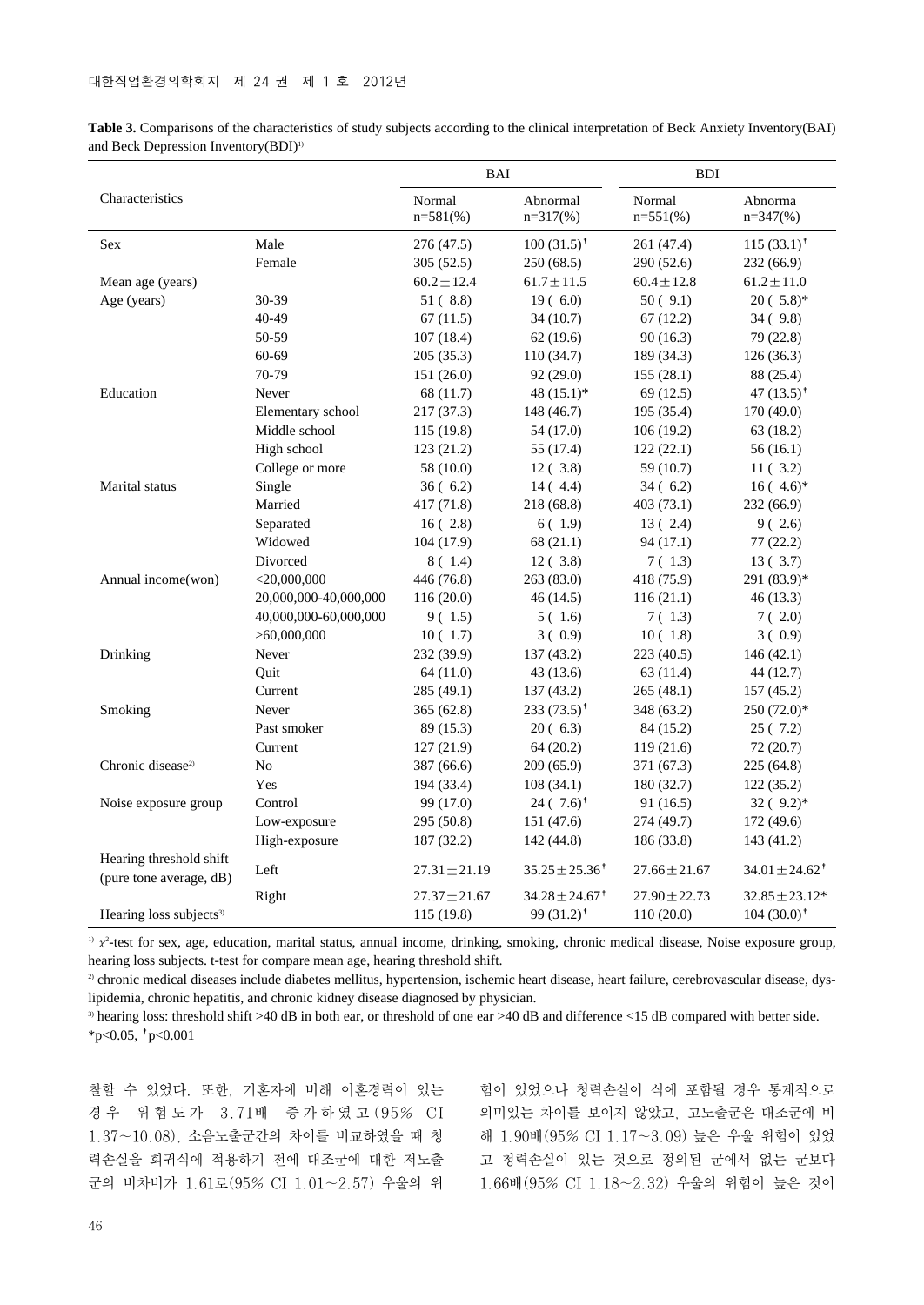|                      |                   | Model 1   |               |           | Model 2       |
|----------------------|-------------------|-----------|---------------|-----------|---------------|
|                      |                   | <b>OR</b> | 95% CI        | <b>OR</b> | 95% CI        |
| Sex                  | Male              | 1.0       |               | 1.0       |               |
|                      | Female            | 1.63      | 1.06-2.51     | 1.73      | 1.12-2.68     |
| Age                  | 30-39             | 1.0       |               | 1.0       |               |
|                      | 40-49             | 0.93      | $0.44 - 1.95$ | 0.91      | $0.43 - 1.92$ |
|                      | $50-59$           | 0.88      | $0.41 - 1.87$ | 0.80      | $0.37 - 1.70$ |
|                      | $60 - 69$         | 0.84      | $0.40 - 1.76$ | 0.75      | $0.35 - 1.58$ |
|                      | 70-79             | 1.0       | $0.46 - 2.16$ | 0.83      | $0.39 - 1.82$ |
| Education            | Never             | 1.0       |               | 1.0       |               |
|                      | Elementary school | 1.01      | $0.65 - 1.57$ | 0.98      | $0.63 - 1.53$ |
|                      | Middle school     | 0.77      | $0.45 - 1.33$ | 0.75      | $0.44 - 1.30$ |
|                      | High school       | 0.73      | $0.41 - 1.31$ | 0.74      | $0.41 - 1.33$ |
|                      | College or more   | 0.34      | $0.14 - 0.85$ | 0.35      | $0.14 - 0.88$ |
| Smoking              | Never             | 1.0       |               | 1.0       |               |
|                      | Quit              | 0.58      | $0.31 - 1.07$ | 0.58      | $0.31 - 1.07$ |
|                      | Current           | 1.12      | $0.70 - 1.79$ | 1.11      | $0.70 - 1.78$ |
| Noise exposure group | Control           | 1.0       |               | 1.0       |               |
|                      | Low-exposure      | 2.03      | 1.23-3.36     | 1.82      | 1.10-3.02     |
|                      | High-exposure     | 3.18      | 1.90-5.32     | 2.89      | 1.72-4.85     |
| Hearing              | Normal            |           |               | 1.0       |               |
|                      | Abnormal          |           |               | 1.79      | 1.28-2.52     |

**Table 4.** Multiple logistic regression by interpretation of Beck Anxiety Inventory(BAI)

Model 1 adjusted for sex, age, education, smoking, noise exposure group.

Model 2 further adjusted for hearing loss.

관찰되었다. 이 경우에도 청력손실이 회귀식에 포함되었 을 때에, 저노출군의 비차비가 1.61(95% CI 1.01~2.57)로 유의하였다가 1.47(95% CI 0.97~2.35)로 유의성이 사라졌으며, 고노출군의 비차비 또한 2.07에서 1.90으로 감소하였다(Table 5).

#### 고 찰

이 연구에서 조사된 대상자들의 BAI 평균값은 육성필 등이 정신질환이 없는 한국인에서 조사한 평균값 14.3점 23)보다 높은 것으로 조사되었다. BDI의 평균점수 또한 신호철 등이 보고한 11.68점<sup>28)</sup>보다 높아 이 연구의 대상 자들은 우리나라의 평균치보다 높은 불안과 우울이 있음 을 시사한다. 만성적인 항공기 소음 노출에 따른 정신건 강 영향과, 일반 인구집단에 비해 높은 연령 등이 원인으 로 제시될 수 있을 것이다.

소음 노출정도와 불안 및 우울은 유의한 연관이 있었으 며, 소음 노출정도를 보정한 후에도 청력손실과 불안 및 우울은 통계적으로 유의한 상관관계를 보여 소음 노출정 도와 독립적으로 청력손실과 정신건강의 관련성이 있음을 시사한다. 여성이 불안척도에서 남성보다 점수 및 이상 비율이 높았고 이는 이전의 결과와 대체적으로 일치했다. 우울 또한 성 역할로 인한 만성 스트레스 노출이 많기 때

문에 여성에서 높은 것으로 알려져 있으나<sup>29-32)</sup> 이 연구에 서는 통계적 유의성이 없었다. 이혼 상태의 연구대상자는 배우자가 있는 경우보다 우울의 위험이 높은 것으로 나타 났는데 사별, 이혼, 별거 등 배우자가 없는 경우에 우울 의 유병이 높은 결과가 보고된 바 있으며33), 이는 경제적 어려움과 사회적 고립, 같은 정도의 노출에도 더 취약하 기 때문으로 생각된다. 대학 중퇴 이상의 학력을 보고한 대상자가 우울의 위험이 낮은 것으로 나타났는데, 학력이 높은 경우 불안과 우울 모두에 보호 작용을 하는 것으로 보고한 연구가 있으며 가족 내의 환경 및 사회경제적 상 태가 양호하며 스트레스에서 회복하는 능력이 더 높기 때 문일 것이라고 추측하였다<sup>34)</sup>.

최근의 연구에서 소음노출과 불안 및 우울을 포함한 정 신과적 증상의 빈도가 관련성이 있다고 보고되고 있다35). 일부 연구에서는 용량-반응관계를 보고하기도 하였는데, 일본 오키나와의 Kadena 미군항공기지 주변에서 이루어 진 연구에 따르면 75-95 WECPNL의 소음에 노출된 경 우보다 95 WECPNL이상의 소음에 노출된 경우 우울, 불안, 신경증의 위험이 더 증가하였다36). 이 연구에서도 불안은 소음 노출수준이 올라갈수록, 60-80 WECPNL 의 소음에 노출될 때보다 80 WECPNL이상의 소음에 노출되는 군에서 더 위험도가 높아지는 것으로 나타났다. 또한 회귀모형에 청력손실을 포함시키지 않았을 때보다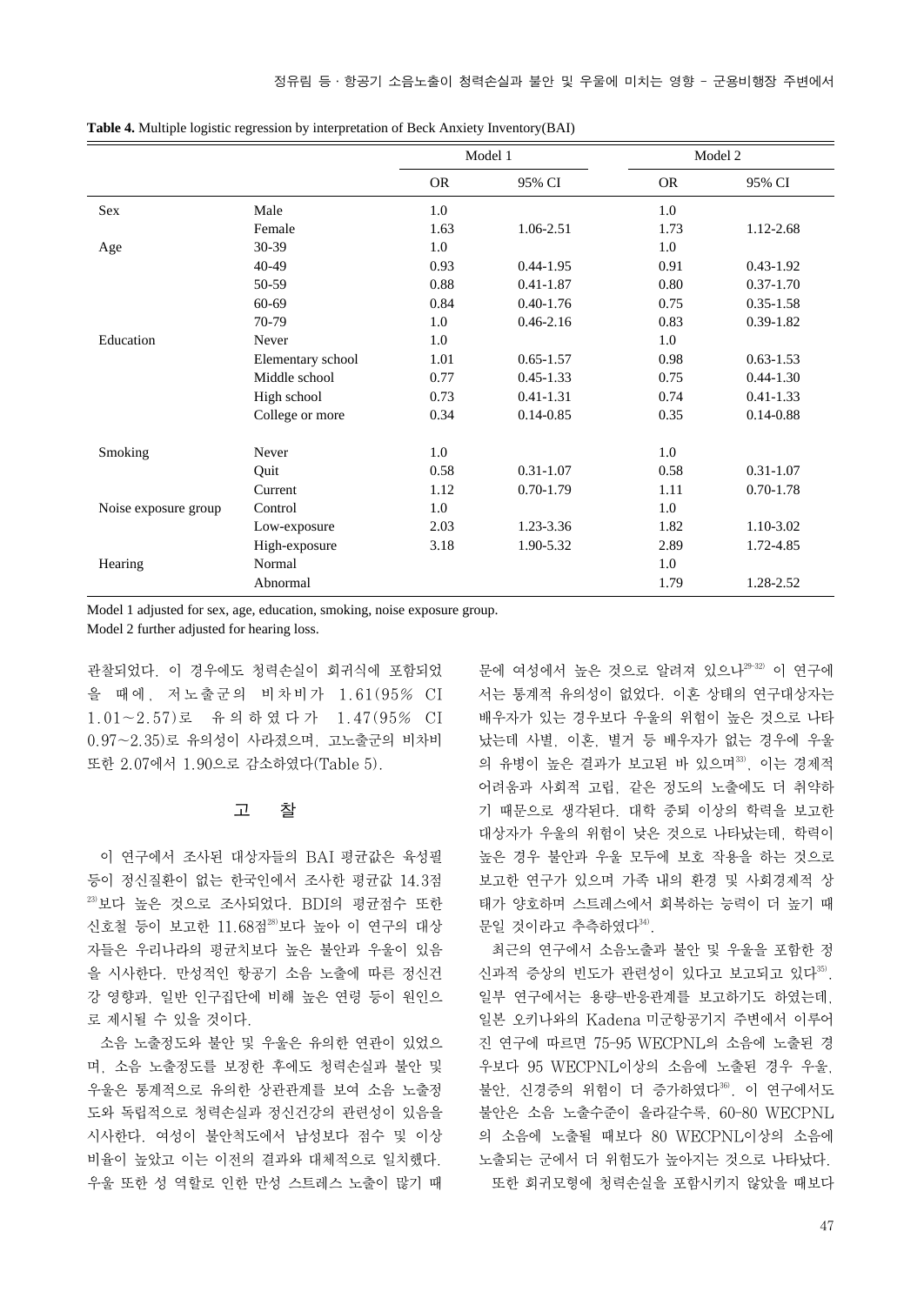|                      |                       | Model 1   |               |           | Model 2       |
|----------------------|-----------------------|-----------|---------------|-----------|---------------|
|                      |                       | <b>OR</b> | 95% CI        | <b>OR</b> | 95% CI        |
| <b>Sex</b>           | Male                  | 1.0       |               | 1.0       |               |
|                      | Female                | 1.45      | $0.93 - 2.26$ | 1.53      | 0.98-2.39     |
| Age                  | 30-39                 | 1.0       |               | 1.0       |               |
|                      | 40-49                 | 0.74      | $0.34 - 1.62$ | 0.73      | $0.22 - 1.60$ |
|                      | 50-59                 | 0.96      | $0.43 - 2.14$ | 0.89      | $0.40 - 2.00$ |
|                      | 60-69                 | 0.68      | $0.31 - 1.53$ | 0.63      | $0.28 - 1.42$ |
|                      | 70-79                 | 0.56      | $0.24 - 1.31$ | 0.49      | $0.21 - 1.15$ |
| Education            | Never                 | 1.0       |               | 1.0       |               |
|                      | Elementary school     | 1.21      | 0.78-1.88     | 1.19      | $0.76 - 1.85$ |
|                      | Middle school         | 0.82      | $0.48 - 1.42$ | 0.81      | $0.47 - 1.39$ |
|                      | High school           | 0.65      | $0.36 - 1.18$ | 0.66      | $0.36 - 1.19$ |
|                      | College or more       | 0.23      | $0.09 - 0.61$ | 0.24      | $0.09 - 0.63$ |
| Marital status       | Married               | 1.0       |               | 1.0       |               |
|                      | Single                | 1.12      | 0.53-2.34     | 1.15      | $0.55 - 2.42$ |
|                      | Separated             | 1.12      | $0.45 - 2.78$ | 1.10      | $0.44 - 2.72$ |
|                      | Widowed               | 1.14      | $0.77 - 1.68$ | 1.14      | $0.77 - 1.69$ |
|                      | Divorced              | 3.63      | 1.35-9.76     | 3.71      | 1.37-10.08    |
| Annual income(won)   | $<$ 20,000,000        | 1.0       |               | 1.0       |               |
|                      | 20,000,000-40,000,000 | 0.71      | $0.46 - 1.08$ | 0.73      | $0.47 - 1.11$ |
|                      | 40,000,000-60,000,000 | 2.37      | 0.76-7.34     | 2.39      | $0.76 - 7.52$ |
|                      | >60,000,000           | 0.61      | $0.16 - 2.39$ | 0.67      | $0.17 - 3.59$ |
| Smoking              | Never                 | 1.0       |               | 1.0       |               |
|                      | Quit                  | 0.73      | $0.40 - 1.32$ | 0.74      | $0.41 - 1.34$ |
|                      | Current               | 1.1       | $0.69 - 1.74$ | 1.09      | $0.68 - 1.74$ |
| Noise exposure group | Control               | 1.0       |               | 1.0       |               |
|                      | Low-exposure          | 1.61      | 1.01-2.57     | 1.47      | $0.91 - 2.35$ |
|                      | High-exposure         | 2.07      | 1.28-3.36     | 1.9       | 1.17-3.09     |
| Hearing              | Normal                |           |               | 1.0       |               |
|                      | Abnormal              |           |               | 1.66      | 1.18-2.32     |

|  |  |  | <b>Table 5.</b> Multiple logistic regression by the interpretation of Beck Depression Inventory(BDI) |
|--|--|--|------------------------------------------------------------------------------------------------------|
|  |  |  |                                                                                                      |

Model 1 adjusted for sex, age, education, marital status, annual income, smoking, noise exposure group. Model 2 further adjusted for hearing loss.

포함시켰을 때에 소음 노출정도가 불안 및 우울에 기여하 는 위험도가 낮아지는 결과를 관찰할 수 있었으며, 이러 한 결과는 소음노출이 불안 및 우울에 영향을 미치는 데 에 청력손실이 매개역할을 할 가능성이 있음을 시사하나 이 연구에서 인과관계를 규명할 수는 없다. 표에는 제시 되지 않았으나 소음 노출정도와 청력손실이 우울과 불안 에 영향을 미칠 때 상호작용이 존재하는지 살펴본 결과 상호작용은 없는 것으로 분석되었다. 청력이 정신건강에 미치는 영향에 대한 연구들에서는 청력저하가 있는 경우 에 불안과 우울의 정도가 높고20), 난청 유병기간이 긴 경 우 우울도가 높다19)고 보고하였다. 노년층에서 난청이 있 는 경우 우울 증상이 증가하거나 심리적 스트레스가 더 높아진다는 연구도 있다37,38). 이러한 경향은 사회적 기능 의 손실이 정신적 장애를 불러일으키기 때문이라고 추측 되고 있다. 또한, 정신적인 요소가 청력에 영향을 미칠 수 있다는 연구도 일부 진행되었다. 스스로 성격이 급하

고 스트레스에 민감하다고 보고하였거나 A형 성격유형인 사람들에게서 청력저하가 더 심각하게 일어나며, 이는 스 트레스 반응이 내이의 혈관수축을 일으켜 내이기관 손상 을 촉진하기 때문이라고 한다39-41). 같은 소음에 노출될 것 으로 생각되는 오케스트라 단원에서 스트레스 정도가 높 은 사람이 더 청력손실의 위험이 높다는 보고도 있었으 며, 이에 대해서는 스트레스에 의한 자율신경계와 호르몬 의 영향, 그리고 면역체계의 변화가 영향을 미칠 수 있다 고 다양한 추측이 나오고 있으나 명확한 기전이 밝혀지지 는 않았다<sup>42)</sup>.

이 연구에서는 양쪽 귀에서 삼분법으로 구한 청력역치 변화가 40 dB을 초과하거나 한쪽 귀에서 40 dB을 초과 하며 좋은 쪽과 15 dB이상의 차이가 나지 않는 청력손실 유병률은 23.8%였다. 이는 직업성 소음에 노출될 경우 의 소음성난청의 유병률 8.1%보다 현저히 높으나 주 구 성 연령이 60세 이상이라는 점을 감안하여야 할 것이다.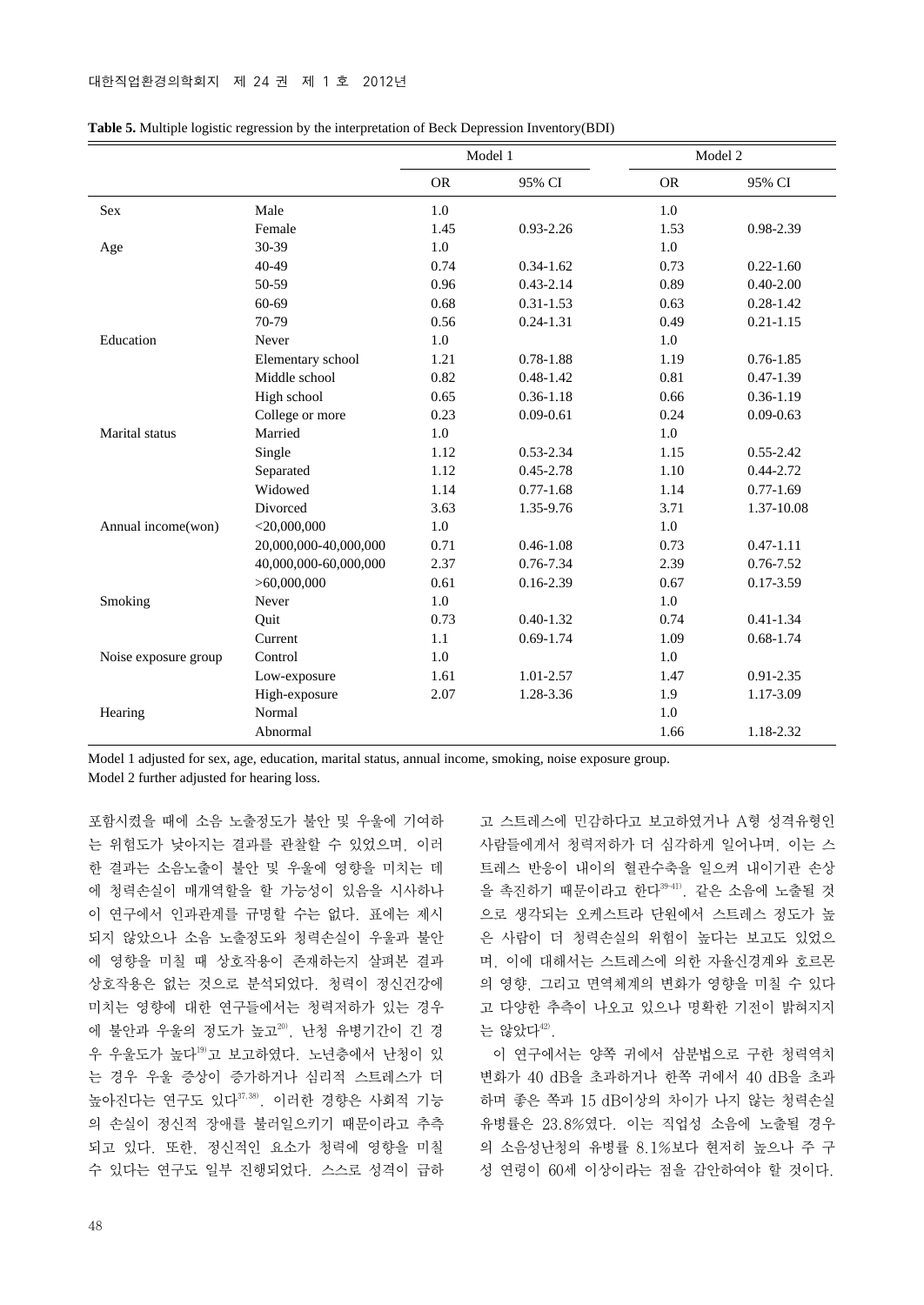우리나라에서 기도순음청력역치를 6분법으로 평균하여 27 dB의 역치변화를 기준으로 했을 때 65세 이상 인구에 서 난청 유병률은 37.8%였으며 41 dB을 기준으로 하면 8.3%였고43) 제4기 2차년도 국민건강영양조사에서는 만 12세 이상에서 양측성 난청 유병률이 4.5%, 60대에서 12.1%, 70대 이상에선 31.7%였다. 이 조사에서 설정한 난청 기준(500, 1000, 2000, 4000 Hz의 청력역치값의 평균이 40 dB이상인 경우)에 따라 이 연구의 대상자들을 분석한 결과 양측성 난청 유병률 24.6%, 60대에서 24.8%, 70대 38.7%로 상대적으로 높았다44).

이 연구의 제한점으로 단면연구의 특성상 청력과 불안, 우울의 선후 및 인과관계를 증명하기에는 어려움이 있다 는 점을 들 수 있다. 이 연구에서 사용한 자기보고식 설 문지의 경우, 소음에 노출되는 집단에서 보상에 대한 기 대나 피해의식으로 인해 증상을 더 많이, 더 심각하게 보 고한다고 알려져 있다45). 그리고 대조군의 경우 보상 등 과 관련이 없는데도 연구에 참여한 사람들은 더 긍정적인 기질을 가진 사람일 수 있다고 추측이 가능하며, 이는 불 안과 우울에도 영향을 미칠 수 있을 것이다. 이중맹검법 을 사용할 수 없었으며, 도로교통소음, 직업적 노출 등 다른 소음원에 대한 보정이 이루어질 수 없었던 점 또한 제한점으로 제시될 수 있을 것이다. 더하여, 노출군에 비 해 대조군에서 만성질환의 유병률이 높은 경향을 보였다. 이는 대조군의 연령이 더 높기 때문으로 보이지만 항공기 지 주변의 고소음지역에서 소음에 취약하고 전반적 건강 상태가 나쁠 것으로 생각되는 고령자들이 이주해 나갔을 가능성을 배제할 수 없다. 거주자들은 대부분 출생시부터 거주하였거나 10년 이상의 긴 거주기간을 보여 대조군과 노출군 사이의 이동은 많지 않을 것으로 보이지만 연구 전에 소음노출지역에서 이동해 나간 인원까지 조사되지는 않았다. 연령 및 만성질환에 따른 불안 및 우울의 통계적 차이는 없었으나, 이러한 점이 해석에서 고려되어야 할 것이다.

이 연구의 강점으로는 898명이라는 비교적 대규모의 인구집단을 대상으로 조사가 이루어졌다는 것을 들 수 있 다. 이전의 연구들에서는 병원 입원률이나 과거 진단명, 면담, 건강 자기보고식 설문에 포함된 정신과적 항목을 이용하여 정신적 영향을 조사하였으므로 비교적 덜 구조 적이었다고 할 수 있다. 이번 연구에서는 불안과 우울에 초점을 맞춘 BAI와 BDI를 사용하였으므로 더 구체적이 고 구조화된 결과를 얻을 수 있었다고 짐작할 수 있다.

이 연구에서는 정신건강의 측정 가능 항목 중 불안과 우울이 소음노출수준, 청력손실과 유의한 상관관계가 있 음을 밝혔다. 향후의 연구에서는 비교적 낮은 연령대의 대상자를 포함한 대규모의 인원을 추적조사하여 시간적 선후관계나 인과관계를 규명할 필요가 있다.

# 요 약

목적: 읍면지역 소재 군용비행장 주변 거주자들 사이에 서 항공기 소음 노출과 청력손실의 관련이 있는지를 알아 보고, 청력과 소음노출이 불안 및 우울과 관련성이 있는 지 파악하고자 하였다.

방법: 전라북도의 한 군용비행장 주변 30-79세의 주민 898명을 대상으로 연구하였다. WECPNL(Weighted Equivalent Continuous Perceived Noise Level)단 위로 측정한 소음지도를 작성하였고, 소음지도상 소음 노 출정도에 따라 대상자들을 60, 80 WECPNL을 기준으로 대조군, 저노출군, 고노출군으로 나누었다. 순음청력검사 를 시행하였고 자기기입식 설문조사로 대상자의 일반적 특성을 조사하였고, Beck Anxiety Inventory(BAI), Beck Depression Inventory(BDI)를 이용하여 불안과 우울 수준을 측정하였다. 로지스틱 회귀분석을 통해 소음 노출수준과 청력이 불안과 우울에 미치는 영향을 알아보 았다.

결과: 연구 대상자들의 평균 청력역치는 좌측 30.11± 23.05 dB, 우측 29.81±23.00 dB이었고, 삼분법 청력 역치가 40 dB을 초과하는 청력손실자는 293명으로 30.8%였다. BAI 평균은 18.9±14.3점, 22점 이상인 이상자는 317명(35.3%)이었다. BDI 평균은 18.7± 11.6점, 21점 이상인 이상자는 347명(38.6%)이었다. 청력역치와 BAI와 BDI점수는 대조군보다 소음노출군에 서 높았다. 또한 BAI와 BDI 이상군에서 각각 청력역치 가 정상군보다 높은 값을 보였다. 불안의 위험은 대조군 에서 저노출군, 고노출군으로 갈수록 유의하게 높았고, 우울의 위험은 대조군보다 고노출군에서 높았다. 불안과 우울 모두 청력손실이 있는 경우 위험도가 높았다. 불안 과 우울 모두 청력손실, 낮은 교육수준과 관련이 있었고 여성에게서 우울의 위험이 높았다.

결론: 불안과 우울 모두 소음 노출수준이 높고 청력역 치가 높은 경우 더 위험도가 증가하였다. 향후 연구에서 는 다양한 연령을 포함한 대규모의 인원을 대상으로 추적 조사하여, 시간적 선후관계 및 인과관계를 규명하여야 할 것이다.

# 참 고 문 헌

- 1) Stansfeld SA, Matheson MP. Noise pollution: nonauditory effects on health. British Medical Bulletin 2003;68:243-57.
- 2) Spreng M. Possible health effects of noise induced cortisol increase. Noise Health 2000;2(7):59-64.
- 3) Zaharna M, Guilleminault C. Sleep, noise & health: Review. Noise Health 2010;12(47):64-9.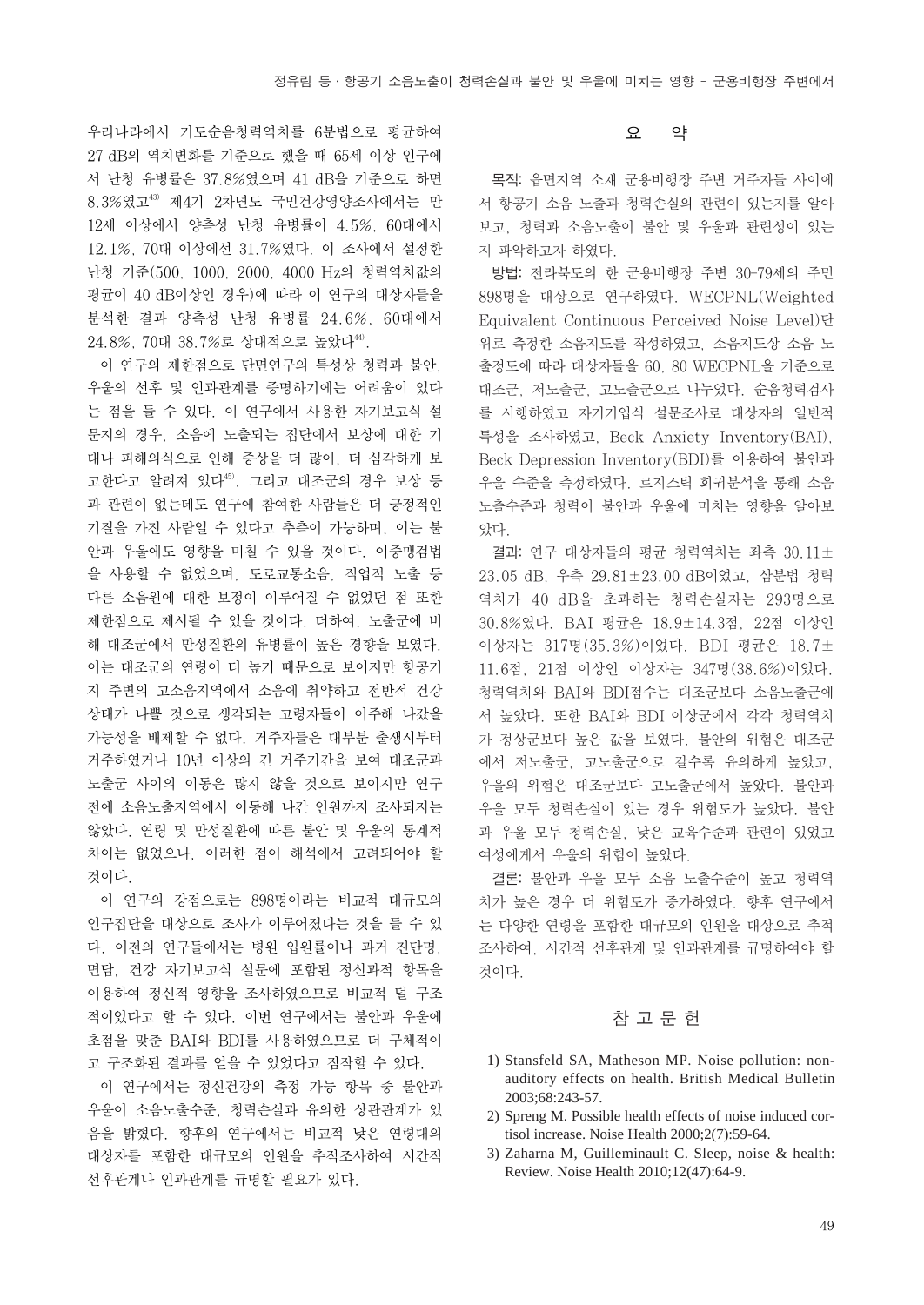- 4) Lundberg U. Coping with stress : Neuroendocrine reactions and implications for health. Noise Health 1999;1(4):67-74.
- 5) Abey-Wickrama I, A'Brook MF, Gattoni FE, Herridge CF. Mental hospital admissions and aircraft noise. Lancet 1969;633(2);1275-7.
- 6) Tarnopolsky A, Watkins G, Hand DJ. Aircraft noise and mental health: I. Prevalence of individual symptoms. Psychol Med 1980;10(4):683-98.
- 7) Gattoni F, Tarnopolsky A. Aircraft noise and psychiatric morbidity. Psychol Med 1973;3(4):516-20.
- 8) Meecham WC, Smith HG. Effects of jet aircraft noise on mental hospital admissions. Br J Audiol 1977; 11(3):81-5.
- 9) Jenkins LM, Tarnopolsky A, Hand DJ, Barker SM. Comparison of three studies of aircraft noise and psychiatric hospital admissions conducted in the same area. Psychol Med 1979;9(4):683-93.
- 10) Tarnopolsky A, Watkins G, Hand DJ. Aircraft noise and mental health: I. Prevalence of individual symptoms. Psychol Med 1980;10(4):683-98.
- 11) Hardoy MC, Carta MG, Marci AR. Exposure to aircraft noise and risk of psychiatric disorders: the Elmas survey. Soc Psychiatry Psychiatr Epidemiol 2005;40(1): 24-6.
- 12) Lee KJ, Park JB, Jang JY, Cho SM, Lee SW, Kim JG, Lee SY, Kwak JJ, Chung HK. Health effects of aircraft noise on residents living near an airport. Korean J Occup Environ Med 1999;11(4):534-45. (Korean)
- 13) Kim HJ, Roh SC, Kwon HJ, Paik KC, Rhee MY, Jeong JY, Lim MH, Koo MJ, Kim CH, Kim HY, Lim JH, Kim DH. Study on the health status of the residents near military airbases in Pyeongtaek city. J Prev Med Public Health 2008;41(5):307-14. (Korean)
- 14) Kim SC, Park KS, Kim KW. The study on affecting subject accomplishment by noise. J Ergonomics Soc Kor 2010;29(1):121-8. (Korean)
- 15) Park KO, Lee MS. The relationship between noise exposure level in worksite and workers' stress symptoms. Korean J Prev Med 1996;29(2):239-54. (Korean)
- 16) Yu KY, Park JB, Min KB, Lee C, Kil HG, Jung YR, Lee KJ. Effects of aircraft noise on children's mental health: data from the health survey of inhabitants in the vicinity of Gunsan airport. Korean J Occup Environ Med 2010;22(4):298-306. (Korean)
- 17) Lim MH, Park YH, Lee WC, Paik KC, Kim HW, Kim JH, Rho SC, Kim HY, Kwon HJ. Chronic aircraft noise exposure and sustained attention, continuous performance and cognition in children. J Kor Acad Adolesc Psychiatry 2007;18(2):145-53. (Korean)
- 18) Cooper AF, Kay DW, Curry AR, Carside AR, Roth M. Hearing loss in paranoid and affective psychosis of the elderly. Lancet 1974;304(7885):851-4.
- 19) Bang HE, Ko DH, Lee JH. A study of depression tendency in hearing impaired patients. Korean J Audiol 1999;3(2):172-6. (Korean)
- 20) Song SW, Koo JW, Lee WC. Effect of hearing impairment on the anxiety and depression. Korean J Occup

Environ Med 1996;8(3):466-76. (Korean)

- 21) Song HJ, Song SW, Choi WS, Cho WS, Cho WS, Shin HC, Park ES. The relationship between hearing impairment and depression in the elderly. J Korean Acad Fam Med 1995;16(11):751-9. (Korean)
- 22) Beck AT. Relationship between the beck anxiety inventory and the Hamilton anxiety rating scale with anxious outpatients. J Anxiety Disord 1991;5(3):213- 23.
- 23) Yook SP, Kim ZS. A clinical study on the Korean version of beck anxiety inventory: comparative study of patient and non-patient. Korean J Clin Psychol 1997;16(1):185-97. (Korean)
- 24) Kabacoff RI, Segal DL, Hersen M, Van Hasselt VB. Psychometric properties and diagnostic utility of the Beck Anxiety Inventory and the State-Trait Anxiety Inventory with older adult psychiatric outpatients. J Anxiety Disord 1997;11(1):33-47.
- 25) Hahn HM, Yum TH, Shin YW, Kim KH, Yoon DJ, Chung KJ. A standardization study of beck depression inventory in Korea. J Korean Neuropsychiatric Assoc 1986;25(3):487-502. (Korean)
- 26) Korean Society of Otorhinolaryngology-Head and Neck Surgery. Otorhinolaryngology-Head and Neck Surgery. Ilchokak. Seoul. 2009. pp 491. (Korean)
- 27) World Health Organization. Prevention of noiseinduced hearing loss, 1997. Available: http://www. who.int/pbd/deafness/activities/strategies/en/index.html.
- 28) Shin HC, Kim CH, Park YW, Cho BL, Song SW, Yun YH, Ou SW. Validity of Beck Depression Inventory (BDI): Detection of depression in primary care. J Korean Acad Fam Med 2000;21(11):1451-65. (Korean)
- 29) Parker G, Brotchie H. Gender differences in depression. Int Rev Psychiatry 2010;22(5):429-36.
- 30) Solomon MB, Herman JP. Sex differences in psychopathology: Of gonads, adrenals and mental illness. Physiol Behav 2009;97(2):250-8.
- 31) Zender R, Olshansky E. Women's mental health: depression and anxiety. Nurs Clin North Am 2009; 44(3):355-64.
- 32) Wu X, DeMaris A. Gender and marital status differences in depression: The effects of chronic strains. Sex Roles 1996;34(3):299-319.
- 33) Kessler RC, Essex M. Marital status and depression: The importance of coping resource. Soc Forces 1982;61(2):484-507.
- 34) Bjelland I, Krokstad S, Mykletun A, Dahl AA, Tell GS, Tambs K. Does a higher educational level protect against anxiety and depression? The HUNT study. Soc Sci Med 2008;66(2):1334-45.
- 35) Stansfeld SA, Haines MM, Burr M, Berry B, Lercher P. A Review of environmental noise and mental health. Noise Health 2000;2(8):1-8.
- 36) Hiramatsu K, Yamamoto T, Taira K, Ito A, Nakasone T. A survey on health effects due to aircraft noise on residents living around Kadena airport in the Ryukyus. J Sound Vib 1997;205(4):451-60.
- 37) Ormel J, Kempen GI, Penninx BW, Brilman EI,